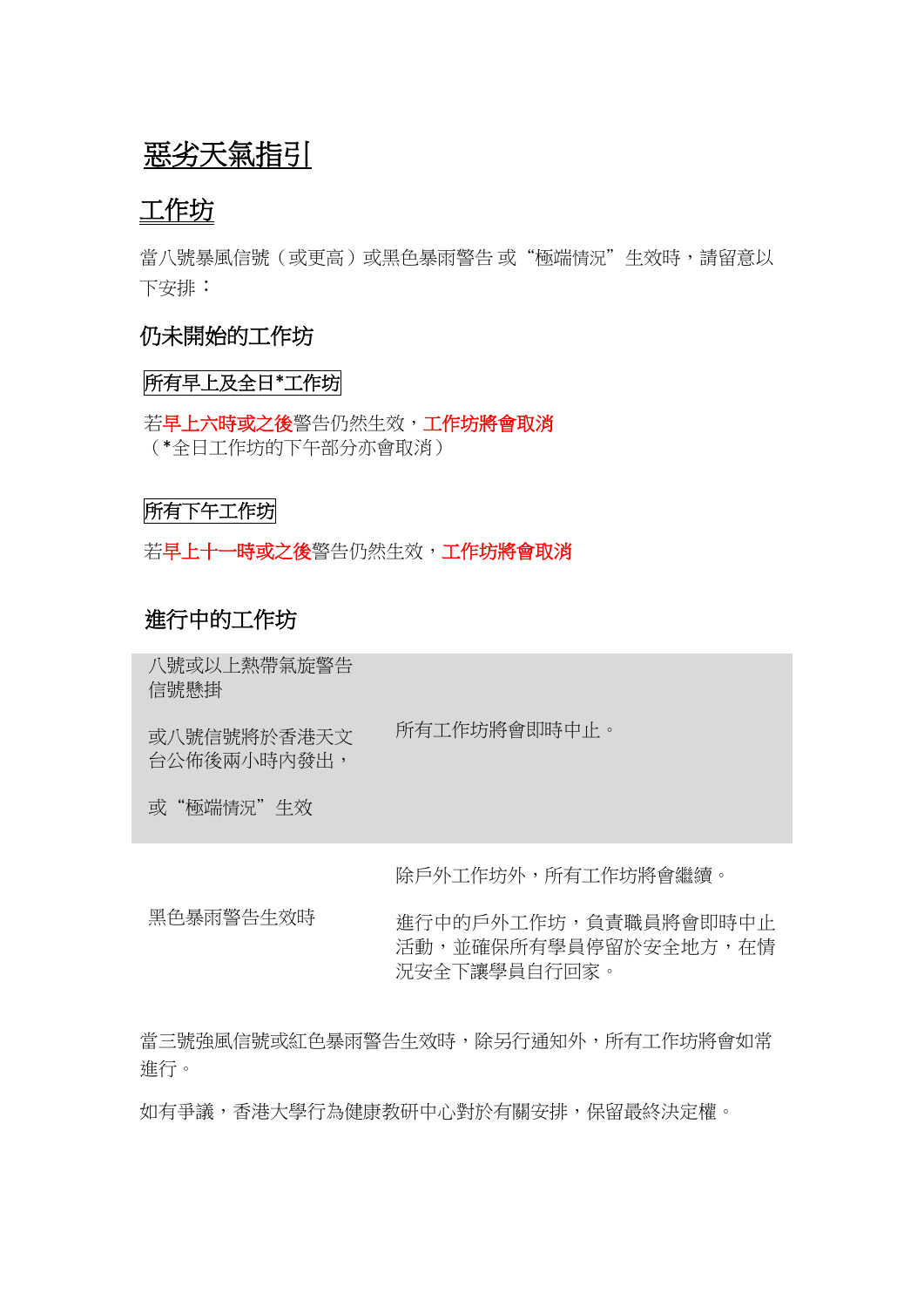# 碩士課程

參考 [http://www.exam.hku.hk/A\\_4.htm](http://www.exam.hku.hk/A_4.htm), 當八號暴風信號 (或更高)或 黑色暴雨警 告 或"極端情況"生效時,請留意以下安排

# 仍未開始的課堂

#### 所有早上課堂

若早上六時或之後警告仍然生效,下午兩點前的課堂將會取消

#### 所有下午課堂

若早上十一時或之後警告仍然生效,下午兩點至六時的課堂將會取消

#### 所有晚間課堂

若下午三時或之後警告仍然生效,下午所有卞午六時後的課堂將會取消

## 進行中的課程

八號或以上熱帶氣旋警告信 號懸掛

或八號信號將於香港天文台 公佈後兩小時內發出, 所有課堂將會即時中止。

或"極端情況"生效

除戶外課堂外,所有課堂將會繼續。

黑色暴雨警告生效時 進行中的戶外課堂,負責職員將會即時中止 活動,並確保所有學生停留於安全地方,存 情況安全下讓學生自行回家。

當三號強風信號或紅色暴雨警告生效時,除另行通知外,所有課程將會如常進 行。

如有爭議,香港大學對於有關安排,保留最終決定權。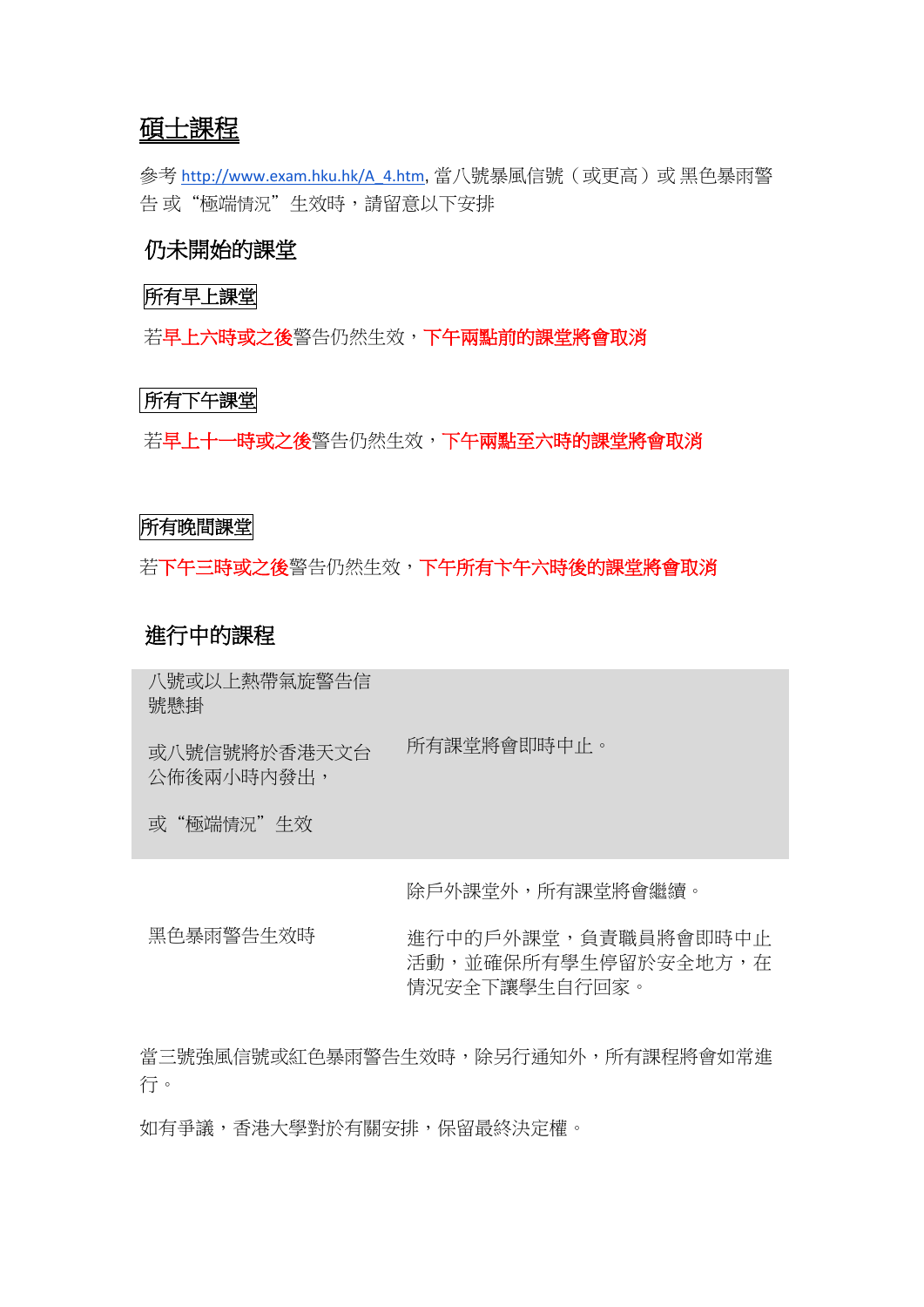# **ARRANGEMENTS DURING BAD WEATHER**

## **Workshops**

When Tropical Storm Warning Signal No. 8 (or a higher number) or the Black Rainstorm Warning Signal is hoisted or "extreme conditions" are in force, the following arrangements will apply:

## **For workshops not yet started**

## ALL **MORNING** AND **FULL DAY\*** WORKSHOPS

CANCELLED if either of the warnings is hoisted or in force **at or after 6:00 a.m.**

*\* For full-day workshops , the afternoon session will also be cancelled*

# ALL **AFTERNOON** WORKSHOPS

CANCELLED if either of the warnings is hoisted or in force **at or after 11:00 a.m.**

## **For workshops or classes already started**

| When Tropical Cyclone<br>Warning Signal No. 8 or<br>above is hoisted                                    |                                                                                                                                                                                                                                               |
|---------------------------------------------------------------------------------------------------------|-----------------------------------------------------------------------------------------------------------------------------------------------------------------------------------------------------------------------------------------------|
| or the No. 8 Signal will be<br>issued within two hours as<br>announced by the Hong<br>Kong Observatory, | All workshops will be suspended immediately.                                                                                                                                                                                                  |
| or "extreme conditions"<br>are in force                                                                 |                                                                                                                                                                                                                                               |
|                                                                                                         | All workshops, except those held outdoors, will<br>continue.                                                                                                                                                                                  |
| When Black Rainstorm<br>Warning Signal is hoisted                                                       | outdoor workshops, the responsible<br>For:<br>staff<br>members on the spot should suspend the activities<br>immediately, ensure that all students are taken to a<br>safe place, and remain there until it is safe for them to<br>return home. |

When Tropical Storm Warning Signal No. 3 or Red Rainstorm Warning Signal is in force, it should be assumed that all workshops will be held as scheduled unless an announcement to the contrary has been made by the University.

The Centre on Behavioral Health reserves the right to make the final decision on any dispute.